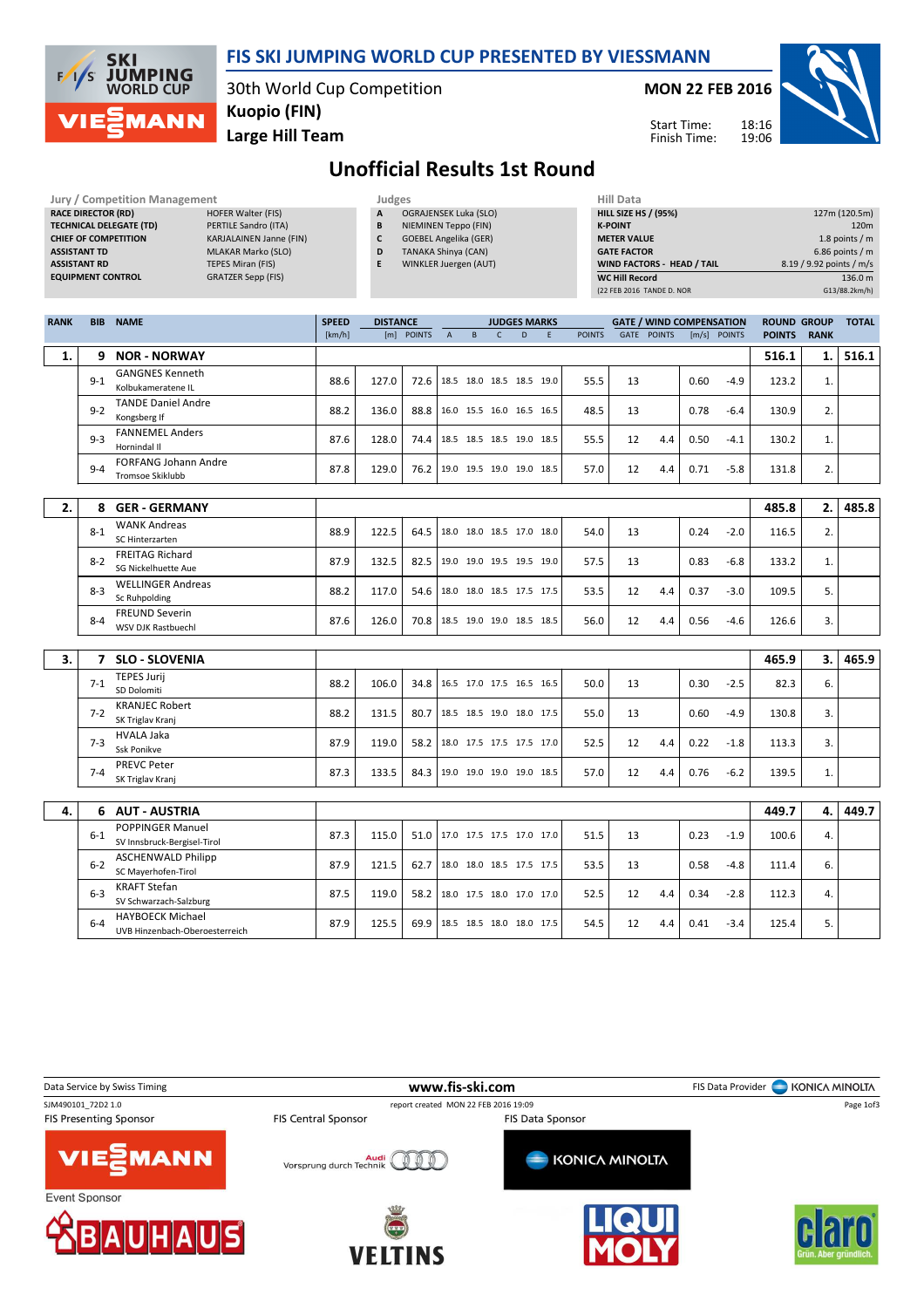

**SKI JUMPING**<br>WORLD CUP  $F/I$ /s MANN

30th World Cup Competition Kuopio (FIN)

MON 22 FEB 2016



## Large Hill Team

18:16 19:06 Start Time: Finish Time:

# Unofficial Results 1st Round

| <b>RANK</b> | BIB     | <b>NAME</b>                                | <b>SPEED</b> | <b>DISTANCE</b> |            |             |                                 |              | <b>JUDGES MARKS</b> |   |               |    | <b>GATE / WIND COMPENSATION</b> |      |              | <b>ROUND GROUP</b> |             | <b>TOTAL</b> |
|-------------|---------|--------------------------------------------|--------------|-----------------|------------|-------------|---------------------------------|--------------|---------------------|---|---------------|----|---------------------------------|------|--------------|--------------------|-------------|--------------|
|             |         |                                            | [km/h]       |                 | [m] POINTS | $\mathsf A$ | $\,$ B                          | $\mathsf{C}$ | D                   | E | <b>POINTS</b> |    | GATE POINTS                     |      | [m/s] POINTS | <b>POINTS</b>      | <b>RANK</b> |              |
| 5.          |         | 5 JPN - JAPAN                              |              |                 |            |             |                                 |              |                     |   |               |    |                                 |      |              | 447.1              | 5.          | 447.1        |
|             |         | <b>TAKEUCHI Taku</b>                       |              |                 |            |             |                                 |              |                     |   |               |    |                                 |      |              |                    |             |              |
|             | $5 - 1$ | Kitano Construction Corp. Ski Club         | 87.4         | 122.5           | 64.5       |             | 18.0 18.5 18.5 18.0 18.0        |              |                     |   | 54.5          | 13 |                                 | 0.67 | $-5.5$       | 113.5              | 3.          |              |
|             |         | <b>SAKUYAMA Kento</b>                      |              |                 |            |             |                                 |              |                     |   |               |    |                                 |      |              |                    |             |              |
|             | $5 - 2$ | Kitano Construction Corp. Ski Team         | 87.7         | 115.0           |            |             | 51.0 17.0 17.5 18.0 17.0 16.5   |              |                     |   | 51.5          | 13 |                                 | 0.28 | $-2.3$       | 100.2              | 7.          |              |
|             | $5 - 3$ | <b>ITO Daiki</b>                           | 87.4         | 116.0           | 52.8       |             | 17.5 18.0 18.0 17.5 17.0        |              |                     |   | 53.0          | 12 | 4.4                             | 0.26 | $-2.1$       | 108.1              | 6.          |              |
|             |         | Megmilk Snow Brand Ski Team                |              |                 |            |             |                                 |              |                     |   |               |    |                                 |      |              |                    |             |              |
|             | $5 - 4$ | <b>KASAI Noriaki</b>                       | 87.5         | 128.0           | 74.4       |             | 18.0 18.5 18.0 18.0 18.0        |              |                     |   | 54.0          | 12 | 4.4                             | 0.91 | $-7.5$       | 125.3              | 6.          |              |
|             |         | Tsuchiya Home Ski Team                     |              |                 |            |             |                                 |              |                     |   |               |    |                                 |      |              |                    |             |              |
|             |         |                                            |              |                 |            |             |                                 |              |                     |   |               |    |                                 |      |              |                    |             |              |
| 6.          | 3       | <b>CZE - CZECH REPUBLIC</b>                |              |                 |            |             |                                 |              |                     |   |               |    |                                 |      |              | 437.8              | 6.          | 437.8        |
|             | $3 - 1$ | JANDA Jakub                                | 87.7         | 114.5           | 50.1       |             | 17.0 17.5 18.0 17.0 17.0        |              |                     |   | 51.5          | 13 |                                 | 0.66 | $-5.4$       | 96.2               | 5.          |              |
|             |         | Dukla Liberec                              |              |                 |            |             |                                 |              |                     |   |               |    |                                 |      |              |                    |             |              |
|             | $3 - 2$ | MATURA Jan<br>Dukla Liberec                | 87.7         | 124.0           | 67.2       |             | 18.0 18.0 18.0 18.0 18.0        |              |                     |   | 54.0          | 13 |                                 | 0.20 | $-1.6$       | 119.6              | 5.          |              |
|             |         | <b>HLAVA Lukas</b>                         |              |                 |            |             |                                 |              |                     |   |               |    |                                 |      |              |                    |             |              |
|             | $3 - 3$ | Dukla Liberec                              | 87.6         | 112.5           | 46.5       |             | 16.5 17.0 17.0 17.0 16.5        |              |                     |   | 50.5          | 12 | 4.4                             | 0.72 | $-5.9$       | 95.5               | 8.          |              |
|             |         | <b>KOUDELKA Roman</b>                      |              |                 |            |             |                                 |              |                     |   |               |    |                                 |      |              |                    |             |              |
|             | $3 - 4$ | LSK Lomnice nad Popelkou                   | 87.5         | 126.0           | 70.8       |             | 18.5 18.5 18.5 18.5 19.0        |              |                     |   | 55.5          | 12 | 4.4                             | 0.51 | $-4.2$       | 126.5              | 4.          |              |
|             |         |                                            |              |                 |            |             |                                 |              |                     |   |               |    |                                 |      |              |                    |             |              |
| 7.          | 4       | <b>POL - POLAND</b>                        |              |                 |            |             |                                 |              |                     |   |               |    |                                 |      |              | 433.4              | 7.          | 433.4        |
|             | $4 - 1$ | STEKALA Andrzej                            | 87.3         | 100.5           | 24.9       |             | 16.0 16.0 15.5 15.5 15.5        |              |                     |   | 47.0          | 13 |                                 | 0.14 | $-1.1$       | 70.8               | 8.          |              |
|             |         | Azs Zakopane                               |              |                 |            |             |                                 |              |                     |   |               |    |                                 |      |              |                    |             |              |
|             | $4 - 2$ | <b>ZYLA Piotr</b>                          | 87.9         | 126.0           | 70.8       |             | 18.5 18.5 19.0 18.5 18.5        |              |                     |   | 55.5          | 13 |                                 | 0.47 | $-3.8$       | 122.5              | 4.          |              |
|             |         | WSS Wisla                                  |              |                 |            |             |                                 |              |                     |   |               |    |                                 |      |              |                    |             |              |
|             | $4 - 3$ | <b>KUBACKI Dawid</b><br>TS Wisla Zakopane  | 87.9         | 121.5           | 62.7       |             | 18.0 18.0 18.0 17.5 17.5        |              |                     |   | 53.5          | 12 | 4.4                             | 0.32 | $-2.6$       | 118.0              | 2.          |              |
|             |         | <b>HULA Stefan</b>                         |              |                 |            |             |                                 |              |                     |   |               |    |                                 |      |              |                    |             |              |
|             | $4 - 4$ | KS Eve-nement Zakopane                     | 87.8         | 124.5           | 68.1       |             | 18.5 18.5 18.0 18.5 18.5        |              |                     |   | 55.5          | 12 | 4.4                             | 0.72 | $-5.9$       | 122.1              | 7.          |              |
|             |         |                                            |              |                 |            |             |                                 |              |                     |   |               |    |                                 |      |              |                    |             |              |
| 8.          | 2       | <b>FIN-FINLAND</b>                         |              |                 |            |             |                                 |              |                     |   |               |    |                                 |      |              | 352.7              | 8.          | 352.7        |
|             |         | MAEAETTAE Jarkko                           |              |                 |            |             |                                 |              |                     |   |               |    |                                 |      |              |                    |             |              |
|             | $2 - 1$ | Kainuun Hiihtoseura                        | 87.4         | 106.0           | 34.8       |             | 16.5 16.0 16.0 16.0 16.5        |              |                     |   | 48.5          | 13 |                                 | 0.63 | $-5.2$       | 78.1               | 7.          |              |
|             | $2 - 2$ | OJALA Juho                                 | 87.5         | 109.5           | 41.1       |             | 16.5 17.0 17.0 16.5 16.5        |              |                     |   |               | 13 |                                 | 0.61 | $-5.0$       |                    | 8.          |              |
|             |         | Kuusamon erae-veikot                       |              |                 |            |             |                                 |              |                     |   | 50.0          |    |                                 |      |              | 86.1               |             |              |
|             | $2 - 3$ | <b>ASIKAINEN Lauri</b>                     | 87.3         | 111.5           | 44.7       |             | 16.5 17.0 17.0 17.0 16.5        |              |                     |   | 50.5          | 12 | 4.4                             | 0.33 | $-2.7$       | 96.9               | 7.          |              |
|             |         | Kuusamon Erae-Veikot                       |              |                 |            |             |                                 |              |                     |   |               |    |                                 |      |              |                    |             |              |
|             | $2 - 4$ | <b>LARINTO Ville</b><br>Lahden Hiihtoseura | 87.6         | 108.5           |            |             | 39.3   16.5 16.5 16.5 16.5 16.5 |              |                     |   | 49.5          | 12 | 4.4                             | 0.20 | $-1.6$       | 91.6               | 8.          |              |
|             |         |                                            |              |                 |            |             |                                 |              |                     |   |               |    |                                 |      |              |                    |             |              |
| 9.          | 1       | <b>KOR - KOREA</b>                         |              |                 |            |             |                                 |              |                     |   |               |    |                                 |      |              | 195.2              | 9.          | 195.2        |
|             |         | CHOI Heung-Chul                            |              |                 |            |             |                                 |              |                     |   |               |    |                                 |      |              |                    |             |              |
|             | $1 - 1$ | High1 Resort                               | 87.2         | 91.0            |            |             | 7.8 15.5 15.5 13.5 15.5 16.0    |              |                     |   | 46.5          | 13 |                                 | 0.45 | $-3.7$       | 50.6               | 9.          |              |
|             |         | <b>KANG Chil-Ku</b>                        |              |                 |            |             |                                 |              |                     |   |               |    |                                 |      |              |                    |             |              |
|             | $1 - 2$ | High1 Resort                               | 87.4         | 87.0            | 0.6        |             | 14.0 14.0 14.0 15.0 15.0        |              |                     |   | 43.0          | 13 |                                 | 0.39 | $-3.2$       | 40.4               | 9.          |              |
|             | $1 - 3$ | <b>CHOI Seou</b>                           | 86.9         | 94.5            | 14.1       |             | 15.0 14.5 15.0 14.5 15.5        |              |                     |   | 44.5          | 12 | 4.4                             | 0.39 | $-3.2$       | 59.8               | 9.          |              |
|             |         | High1 Resort                               |              |                 |            |             |                                 |              |                     |   |               |    |                                 |      |              |                    |             |              |
|             | $1 - 4$ | KIM Hyun-Ki                                | 87.1         | 87.0            |            |             | 0.6   14.0 14.0 13.5 13.5 14.5  |              |                     |   | 41.5          | 12 | 4.4                             | 0.26 | $-2.1$       | 44.4               | 9.          |              |
|             |         | High1 Resort                               |              |                 |            |             |                                 |              |                     |   |               |    |                                 |      |              |                    |             |              |